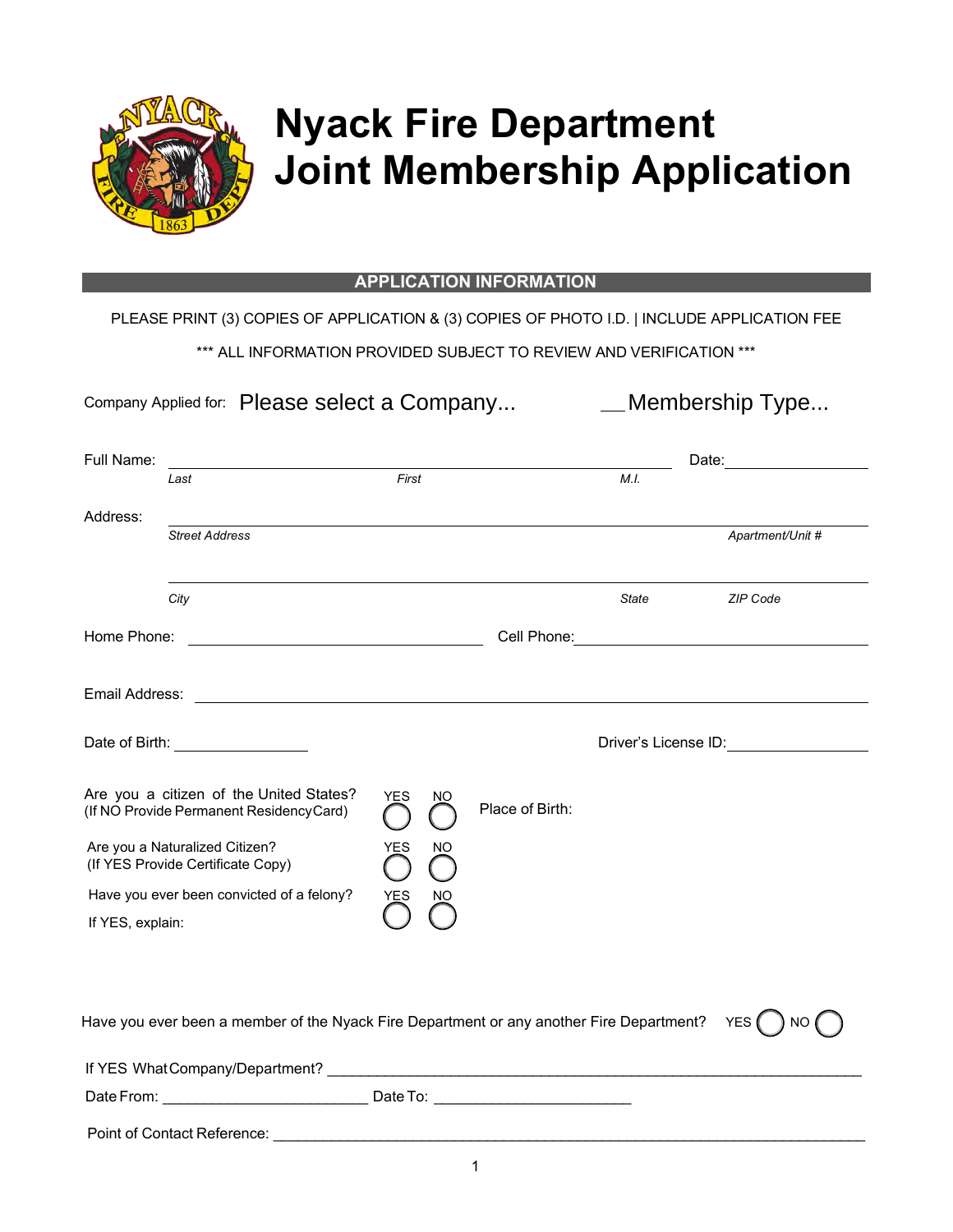Please select a Company...

 $\hat{\mathcal{A}}$ 

Reason for leaving:

Fire Training Courses Completed (Please Provide Certificates):

|                |                                                                                    | <b>BIOMETRICS</b>                                                                                                     |     |     |                       |                                                                                                                                                                                                                               |
|----------------|------------------------------------------------------------------------------------|-----------------------------------------------------------------------------------------------------------------------|-----|-----|-----------------------|-------------------------------------------------------------------------------------------------------------------------------------------------------------------------------------------------------------------------------|
|                |                                                                                    |                                                                                                                       |     |     |                       |                                                                                                                                                                                                                               |
|                |                                                                                    | Height: _________________Weight: ______________Eye Color: _____________________Hair Color: ___________________        |     |     |                       |                                                                                                                                                                                                                               |
|                |                                                                                    | <b>EDUCATION</b>                                                                                                      |     |     |                       |                                                                                                                                                                                                                               |
| Highest Level: |                                                                                    | School:                                                                                                               |     |     |                       |                                                                                                                                                                                                                               |
|                | From: To: To:                                                                      | YES<br>Did you graduate?                                                                                              | NO. |     |                       | Diploma: 2000 Company Company Company Company Company Company Company Company Company Company Company Company Company Company Company Company Company Company Company Company Company Company Company Company Company Company |
|                |                                                                                    | <b>EMPLOYMENT</b>                                                                                                     |     |     |                       |                                                                                                                                                                                                                               |
| Company:       |                                                                                    | <u> 1989 - Johann Harry Harry Harry Harry Harry Harry Harry Harry Harry Harry Harry Harry Harry Harry Harry Harry</u> |     |     |                       |                                                                                                                                                                                                                               |
| Address:       |                                                                                    |                                                                                                                       |     |     |                       | Supervisor: 2000                                                                                                                                                                                                              |
| Job Title:     |                                                                                    | ,我们也不会有什么。""我们的人,我们也不会有什么?""我们的人,我们也不会有什么?""我们的人,我们也不会有什么?""我们的人,我们也不会有什么?""我们的人                                      |     |     |                       |                                                                                                                                                                                                                               |
|                |                                                                                    |                                                                                                                       |     |     |                       |                                                                                                                                                                                                                               |
| From:          | $\overline{\phantom{a}}$ To: $\overline{\phantom{a}}$ To: $\overline{\phantom{a}}$ |                                                                                                                       |     |     |                       |                                                                                                                                                                                                                               |
|                | May we contact your <b>OB</b> wieus supervisor for a reference?                    | <b>YES</b>                                                                                                            |     | NO. |                       |                                                                                                                                                                                                                               |
|                |                                                                                    | <b>MILITARY SERVICE</b>                                                                                               |     |     |                       |                                                                                                                                                                                                                               |
|                |                                                                                    |                                                                                                                       |     |     | From: $\qquad \qquad$ | To:_____________                                                                                                                                                                                                              |
|                |                                                                                    |                                                                                                                       |     |     |                       |                                                                                                                                                                                                                               |
|                |                                                                                    |                                                                                                                       |     |     |                       |                                                                                                                                                                                                                               |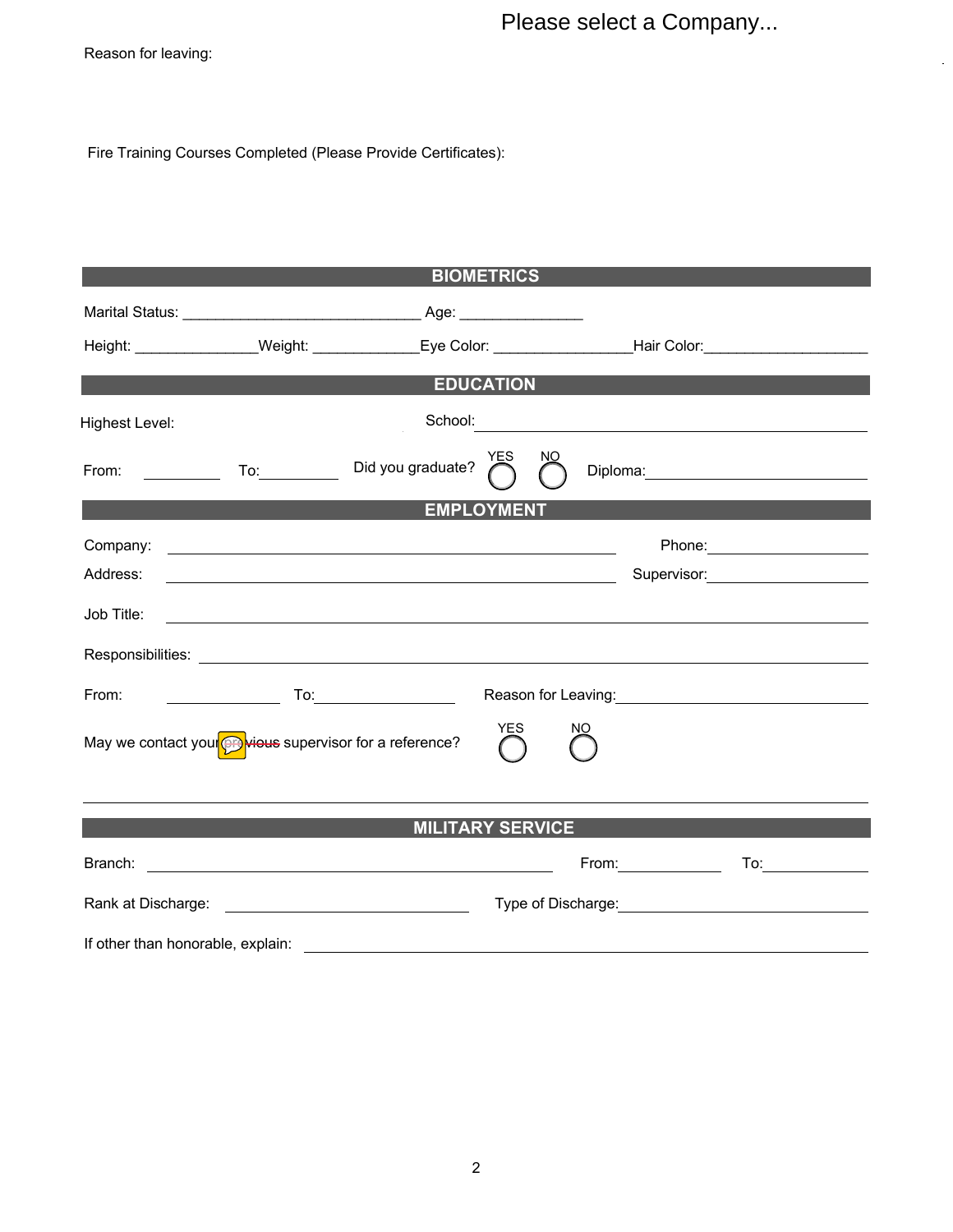## Please select a Company...

| <b>REFERENCES</b>                                                                                                                |                                      |  |  |  |
|----------------------------------------------------------------------------------------------------------------------------------|--------------------------------------|--|--|--|
| Please list three references, one to be non-family member.                                                                       |                                      |  |  |  |
| Full Name:                                                                                                                       | Relationship:_______________________ |  |  |  |
| Address:<br><u> 2000 - 2000 - 2000 - 2000 - 2000 - 2000 - 2000 - 2000 - 2000 - 2000 - 2000 - 2000 - 2000 - 2000 - 2000 - 200</u> |                                      |  |  |  |
| ,我们也不能在这里的时候,我们也不能在这里的时候,我们也不能会在这里的时候,我们也不能会在这里的时候,我们也不能会在这里的时候,我们也不能会在这里的时候,我们也                                                 | Relationship: 2000                   |  |  |  |
| Address:<br><u> 1989 - Johann Stoff, amerikansk politiker (d. 1989)</u>                                                          |                                      |  |  |  |
| Full Name: <u>_________________________________</u>                                                                              |                                      |  |  |  |
| Address:                                                                                                                         |                                      |  |  |  |
|                                                                                                                                  | <b>DISCLAIMER SIGNATURE</b>          |  |  |  |
| $\mathbf{r}$ and $\mathbf{r}$                                                                                                    | .                                    |  |  |  |

*I certify that my answers are true and complete to the best of my knowledge.*

*If this application leads to membership, I understand that false or misleading information in my application or interview may result in my release.*

Signature: <u>Date:</u> Date: Date: Date: Date: Date: Date: Date: Date: Date: Date: Date: Date: Date: Date: Date: Date: Date: Date: Date: Date: Date: Date: Date: Date: Date: Date: Date: Date: Date: Date: Date: Date: Date: Date: